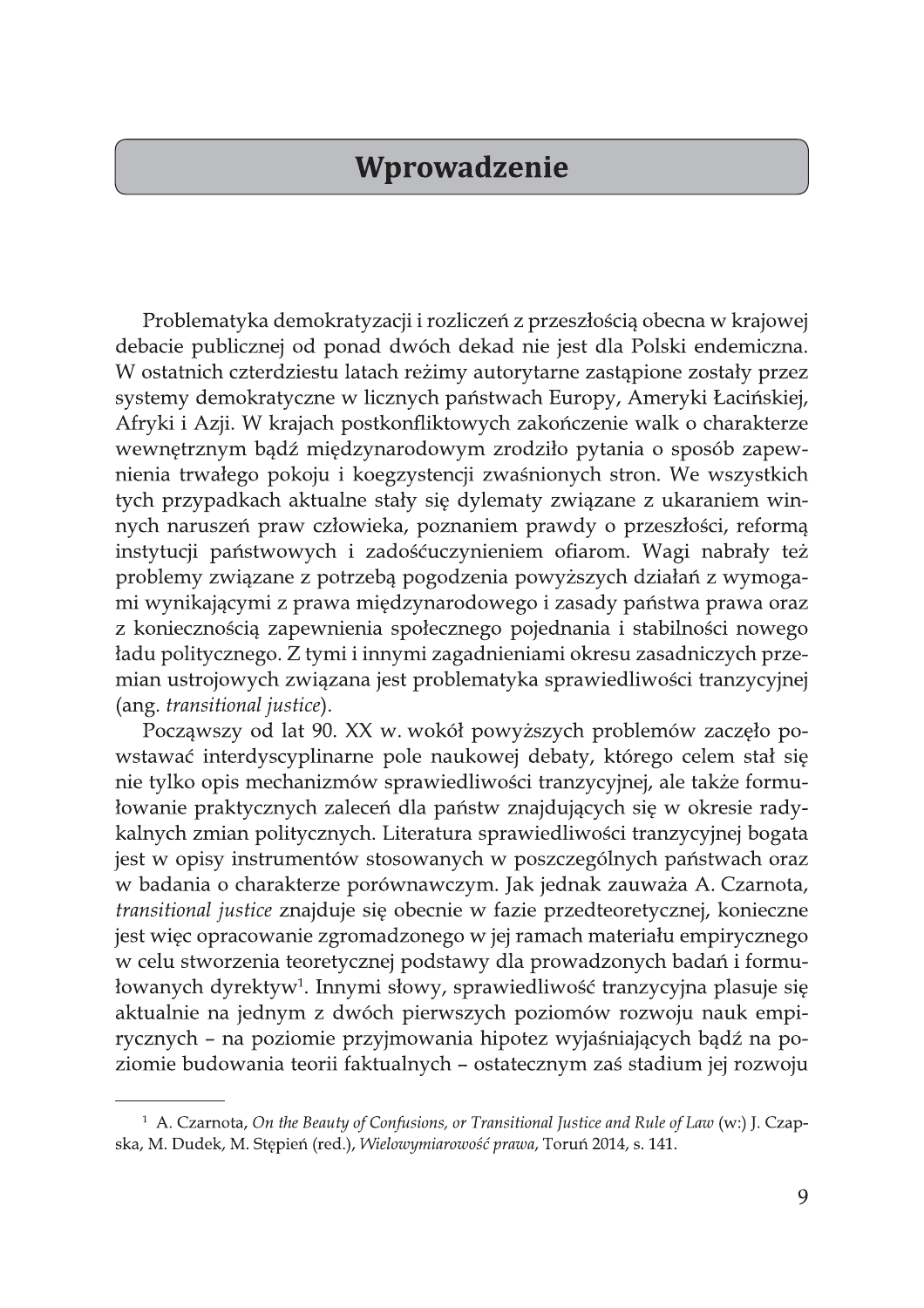stać się winno świadome budowanie zaawansowanych metodologicznie teorii idealizacyjnych<sup>2</sup>.

Celem niniejszej książki jest poczynienie kroku w kierunku stworzenia dla sprawiedliwości tranzycyjnej szerszej teoretycznej podstawy. Dlatego zjawiska powiązane z ową tematyką, w szczególności te koncentrujące się na sprawcach przeszłych naruszeń praw człowieka, zostały przedstawione w ujęciu modelowym. Zgodnie bowiem z zasadą idealizacji L. Nowaka w rozwiniętych naukach empirycznych niezbędne jest formułowanie praw idealizacyjnych<sup>3</sup>. Tworzenie modeli, tożsame w swej istocie z procedurą idealizacji, jest więc krokiem przybliżającym sprawiedliwość tranzycyjną do stadium teoretycznego. Podstawą formułowania modeli w niniejszej pracy jest z kolei analiza aktów normatywnych i ich projektów, orzecznictwa oraz opracowań historycznych zawartych w literaturze przedmiotu. Wzgląd na konsekwencję metodologiczną sprawił przy tym, że praca ta, czerpiąc szeroko z dorobku analitycznej teorii prawa, rezygnuje z wykorzystania metod analizy socjologicznej. Tym samym jej celem nie jest zbudowanie kompletnej teorii społecznej, lecz teoretyczne opracowanie problematyki rozliczeń z przeszłością.

Aby zapewnić sprawiedliwości tranzycyjnej podstawę teoretyczną, książka ta w szerokim zakresie korzysta z ustaleń metodologii nauk humanistycznych oraz ogólnej teorii prawa, ze szczególnym uwzględnieniem osiągnięć rodzimej nauki. Podstawowe znaczenie dla pracy mają polskie koncepcje metodologiczne: koncepcja idealizacji i konkretyzacji L. Nowaka oraz koncepcja interpretacji humanistycznej J. Kmity. Autor korzysta też z koncepcji filozoficznych i teoretycznoprawnych, w szczególności zaś z teorii zasad prawa R. Alexy'ego, koncepcji działania prawa w czasie P. Roubiera, analizy struktury koncepcji sprawiedliwości Ch. Perelmana oraz – w zakresie uwag normatywnych – z modelu racjonalnego tworzenia prawa S. Wronkowskiej. Na terminologię używaną w niniejszej książce w sposób zasadniczy wpłynęły ustalenia poznańskiej szkoły teorii prawa.

Jak zostanie wskazane, rozliczenie przeszłości jest zjawiskiem wieloaspektowym, które to zjawisko może być analizowane na co najmniej trzech poziomach (czy też: przynajmniej w trzech aspektach):

- (1) na poziomie mechanizmów w szczególności: mechanizmów prawnych - za pomocą których społeczeństwa rozliczają niedemokratyczną przeszłość;
- (2) na poziomie aksjologicznym, obejmującym formuły sprawiedliwości związane z rozliczeniem przeszłości, a także wartości odnoszące się do owego rozrachunku i do budowy systemu demokratycznego;

<sup>&</sup>lt;sup>2</sup> Na temat faz rozwoju nauk empirycznych: S. Wronkowska, Z. Ziembiński, Zarys teorii prawa, Poznań 1997, s. 10-11.

<sup>&</sup>lt;sup>3</sup> L. Nowak, U podstaw Marksowskiej metodologii nauk, Warszawa 1971, s. 56.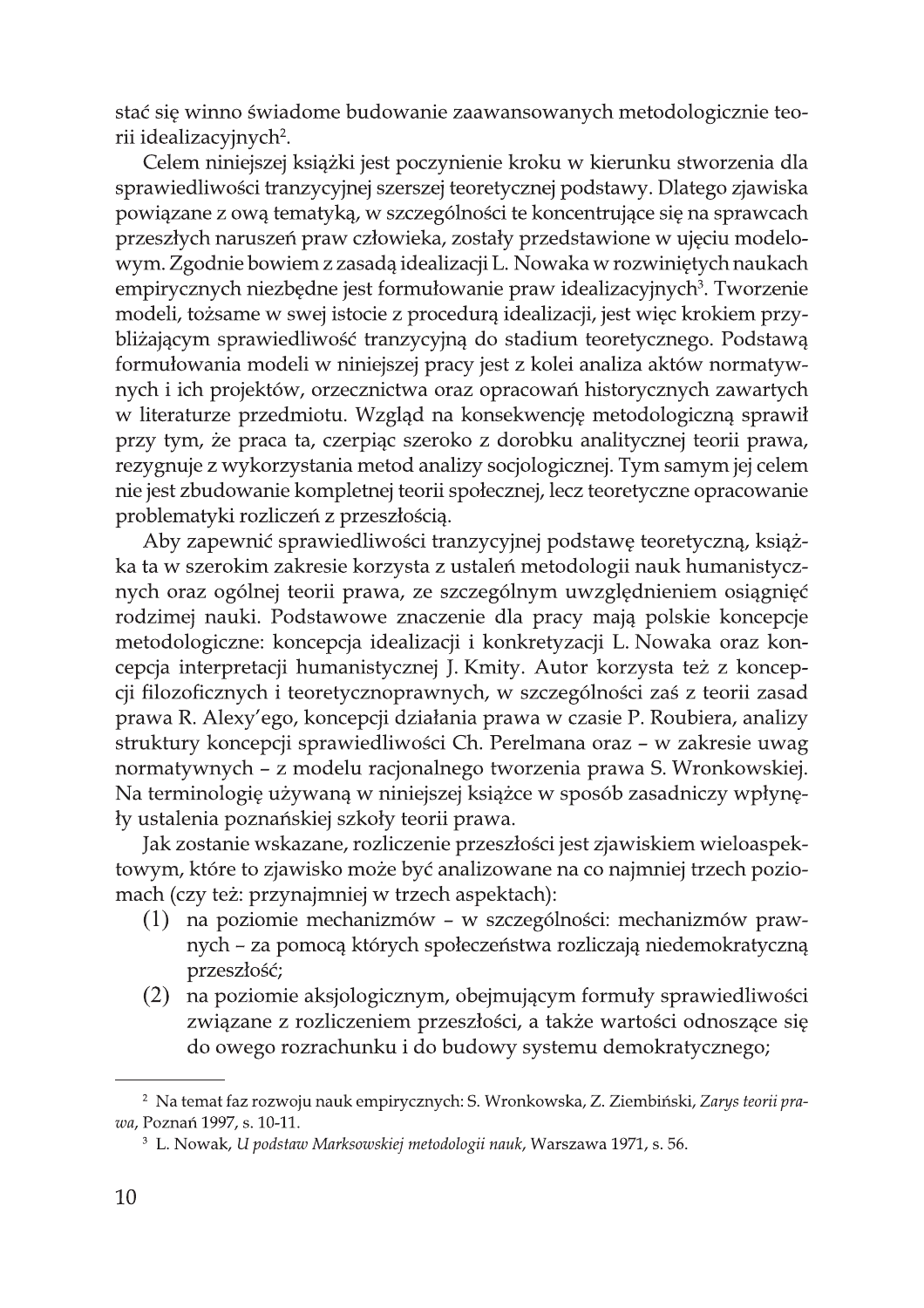(3) na poziomie decyzji o zastosowaniu mechanizmów rozliczeń z przeszłością, podejmowanych z uwzględnieniem żywionych przez podmiot wartości i akceptowanych przezeń formuł sprawiedliwości, a także czynników o pozaetycznym charakterze.

Wyróżnienie powyższych płaszczyzn sprawiedliwości tranzycyjnej bezpośrednio wpłynęło na układ niniejszej pracy. W rozdziale 1. dokonano podstawowych ustaleń pojęciowych oraz omówiono rudymentarne kwestie związane z polityką wobec przeszłości. Rozdział 2. poświęcony jest mechanizmom rozliczeń z przeszłością nakierowanym na sprawców naruszeń praw człowieka. W rozdziale 3. omówiono aksjologiczny aspekt rozrachunku z minionym ustrojem, ze szczególnym uwzględnieniem opisu wartości chronionych w takim procesie oraz analizy charakteru koncepcji sprawiedliwości tranzycyjnej. Rozdział 4. przedstawia na sposób modelowy procedurę wyboru formy rozliczeń z przeszłością. Na zamykający niniejszą książkę rozdział 5. składają się wnioski wynikające z analizy materiału empirycznego oraz uwagi de lege ferenda.

Wszelkie tłumaczenia zawarte w niniejszej pracy pochodzą od jej autora, chyba że inaczej zaznaczono w towarzyszącym cytatowi przypisie. Cytaty zamieszczono w cudzysłowie drukarskim; ich forma gramatyczna została dostosowana do składni zdania wprowadzającego. Kursywą zapisano wyrażenia obcojęzyczne oraz wprowadzono wyróżnienia. Kursywa pochodzi od autora, chyba że odmiennie zaznaczono w tekście. W celu ograniczenia liczby przypisów w tekście głównym wprowadzone zostały odesłania wewnętrzne, oznaczane znakiem "→" oraz numerem rozdziału i numerem punktu zapisanymi cyframi arabskimi (np.  $\rightarrow$  rozdz. 1 pkt 1.2.). Przypisy numerowane są odrębnie w każdym z rozdziałów oraz we wprowadzeniu. Zawarte w przypisie oznaczenie "(d.o.)" symbolizuje dostęp ograniczony, przejawiający się w konieczności wykupu dostępu do materiałów powoływanych w przypisie.

Przekazywana do rąk Czytelnika książka stanowi zmodyfikowaną i uaktualnioną wersję rozprawy doktorskiej, przyjętej w 2016 r. na Wydziale Prawa i Administracji Uniwersytetu im. Adama Mickiewicza. Autor pragnie przekazać szczególne podziękowania oraz wyrazy głębokiej wdzięczności promotorowi tejże dysertacji, prof. Marzenie Kordeli, bez której wsparcia, cierpliwości oraz krytycznych acz życzliwych uwag powstanie tej rozprawy byłoby niemożliwe. Za cenne sugestie i uwagi krytyczne autor dziękuje recenzentom doktoratu: prof. Adamowi Czarnocie oraz prof. Jerzemu Zajadło. Podziękowania autor kieruje również na ręce prof. Sławomiry Wronkowskiej oraz prof. Marka Smolaka, dzięki którym panująca w Katedrze Teorii i Filo